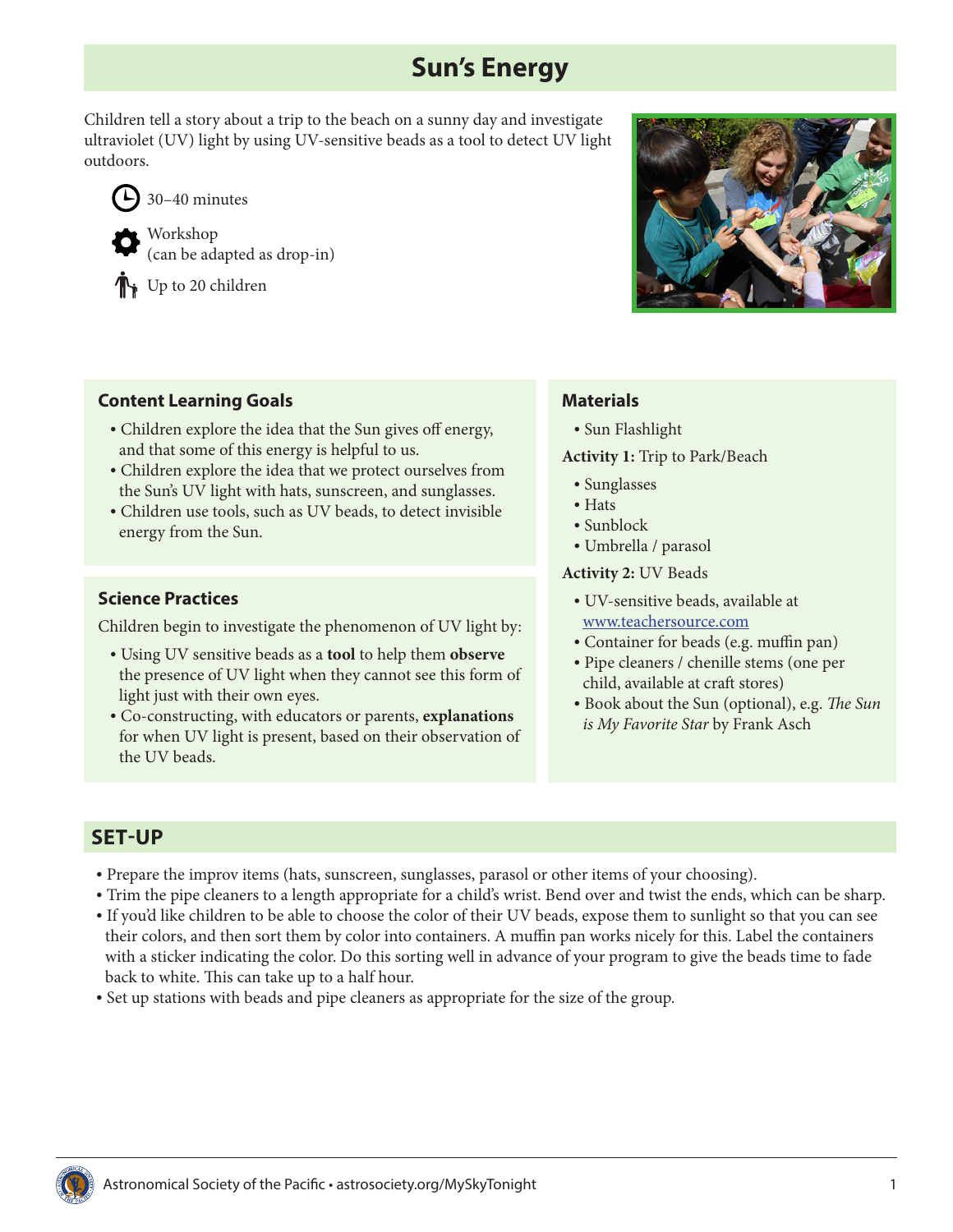# **ACTIVITY DESCRIPTION**

### **Introduction**

#### **1. Introduce the Sun (5 min.)**

Show children a picture of the real Sun, or use an inflatable Sun ball. Ask: *What is the Sun? What do you know or wonder about the Sun?* If you have an assistant, ask him/her to document the responses on chart paper, putting each child's name next to his/her statement.

If you are using a ball, introduce it as a model. It is smaller than the real Sun, but it shows the shape of the real Sun — a sphere. This may be a new word for children. Explain that a sphere is round like a ball. You can then roll the ball to each child when it is his/her turn to share something to know or wonder about the Sun.

In this introduction, you might also start out by reading a book about the Sun to focus children's thoughts on the topic. We recommend *The Sun is My Favorite Star* by Frank Asch.

#### **2. How does the Sun help us? (5min.)**

Now ask: *How does the Sun help us?* Acknowledge each child's answer. Ask further questions if needed to help them think about the light and heat that comes from the Sun. Ideas to incorporate into the discussion:

- The Earth does not have its own light.
- We need light and heat from the Sun to see, and to grow food. Light and heat are forms of energy. We need energy to live, and almost all of the energy on Earth comes from the Sun.
- The Sun seems small when we look at it because it is very far away. (See the Astronomical Science section on [page](#page-5-0)  [6](#page-5-0) for more about the scale of the Sun and Earth.)
- Do you think it is hot or cold on the Sun? That's right, it's very hot! Without the Sun, the Earth would be a frozen ball of ice. (See the Astronomical Science section on [page 6](#page-5-0) for more about the temperature of the Sun.)

#### **3.Introduce ultraviolet light (<5 min.)**

Explain that a certain kind of light called **ultraviolet light** comes from the Sun and that's what causes sunburns. Sometimes we call it UV light for short. UV light is invisible to our eyes. UV light cause sunburns and can also hurt our eyes. That's why we need to wear sunscreen, sunglasses, and hats that protect us from the harmful ultraviolet light from the Sun.

Introduce the **\*FLASHLIGHT\*** as the Sun. Tell them to repeat after you "UltraViolet Light!" (or UV Light). Mention to chant "UV LIGHT!" every time they see the Sun flashlight turn on.

### **Activities**

#### **Activity 1: A Trip to the Park or Beach (10–20min)**

Demonstrate the importance of protection from UV light by acting out a day in the Sun (beach, park or anywhere that might work for your location). Use the props — sunglasses, hats, umbrellas, and a tube of sunscreen — as a guide for prompting the children to speak about why they might need protection.

Use the Sun flashlight throughout the story to prompt "UV Light" chant. For example: *"Let's go to the park. Wow, look at the Sun! There is too much* \*click flashlight on\* *ULTRAVIOLET LIGHT! We need more protection; maybe Johnny has sunscreen! Let's call our friend."*

The nature of improvisation varies from child to child and group to group, so this will allow for creativity from both the educator and child. Feel free to add extra props and adapt the improvisation to your liking. With the props provided in the toolkit, the suggested improv structure might look like this:

- 1. Pick Child 1 to start the improv. Pretend to go to the beach. Child 1 is so hot and needs protection. Child 1 pretends to phone call Child 2.
- 2. Child 2 enters with 2 sunglasses. They put on sunglasses. Calls Child 3.
- 3. Child 3 enters with 3 hats. They put on hats. Calls Child 4.
- 4. Child 4 enters with umbrella. Opens parasol for all. Calls Child 5.
- 5. Child 5 enters with sunscreen. Shares sunscreen and all pretend to put all over body.



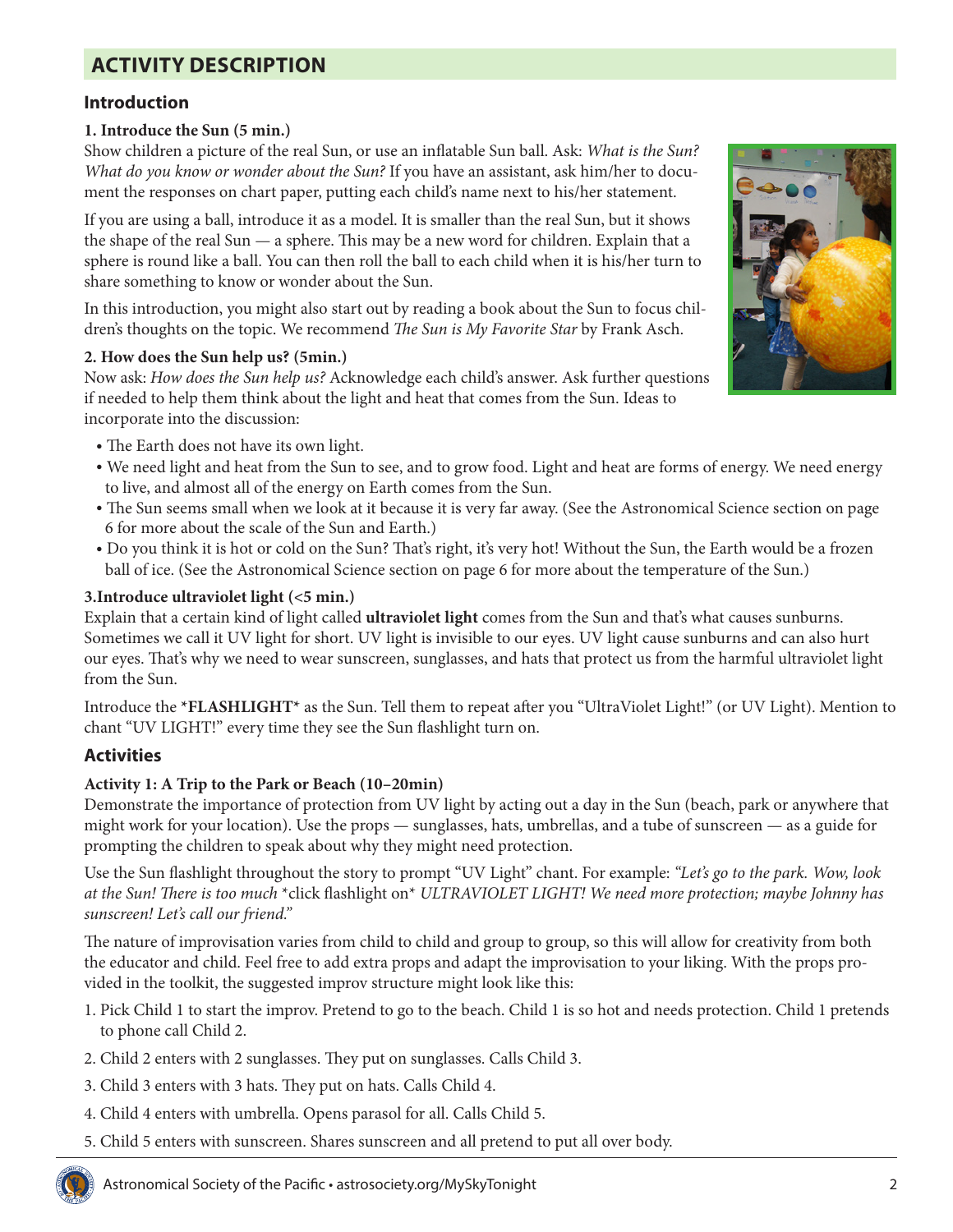The improv can be done multiple times giving each child a turn.

This will be a guided improv that is facilitated by the educator. You might want to start by asking a child where they want to go (beach, park, lake etc). Prompt them by asking questions about their environment. Invite the children to use their imaginations while acting out and storytelling the situation. Try to physically act out as much as possible (walking to the beach, looking around at the people, shading their eyes from the sun, rubbing sunscreen on one self).

### **Activity 2: UV Beads**

### **Make UV bead bracelets (5–10 min.)**

Introduce the beads: *We have a special tool that can help us detect* \*FLASHLIGHT ON\* → children chant "UV Light!". *These beads* (show some beads) *are white when there is no ultraviolet light. Look at the beads right now. What color are they?* (White!) *But when there is ultraviolet light, the beads will show us by changing color. So this will help us know where there is UV light. Is their ultraviolet light in the classroom?* (No!) *Let's try to find out, is there ultraviolet light outside right now? If we go outside, what do you think will happen? This is what scientists call making a prediction.* (The beads will change colors!)

Explain that we will make bracelets with the UV beads. Demonstrate how to put the beads onto the pipe cleaner. Remind them to leave some space to twist the pipe cleaners to hold the bracelets on their wrists. Then send the children to stations to make bracelets. Help them put them on their wrists when they are done. Make sure to bend down the pointy wires on ends of the pipe cleaners.

### **Detect UV light outdoors (5–10 min.)**

When everyone is finished, go outside. Tell the children to cover the bracelet with their hands before they walk outside into the sunlight. Once you are all outside together, tell them to watch their beads closely, then count to three together and remove your hands to expose the beads to the sunlight. Ask the children: *What happened to your beads?* (They changed from white to a rainbow of colors!)

Follow-up with questions that help the children construct an explanation for what they have just observed:

- ❂ What could have caused the beads to change color? (At this point, most should chant "UV Light!", if not, encourage them by flashing on the flashlight and pointing at the sun to make the connection.)
- ❂ Where did the UV light come from? (The sun!)
- ❂ Do you think ultraviolet light is hitting us too?
- ❂ What should we do to protect our skin and eyes from the Sun's UV light?

See our website for a video of this activity in action: [astrosociety.org/myskytonight](http://astrosociety.org/myskytonight)

## **EXTENSIONS**

If you have extra time with the group, you could make sun prints, using a special paper that reacts to UV light. Children arrange objects and paper cutouts on their sun print paper, and then expose it to sunlight for a few minutes. They then dip it in water, and the shape of the objects appear on the paper. Children can use this as evidence that UV light reacted with the paper but not where the object blocked the UV light from reaching the paper. For more information and supplies, see:<http://www.sunprints.org>

You can also create lower cost versions of these prints using low quality construction paper. Place objects on the paper and leave them in a window exposed

to sunlight for several days. The paper will fade everywhere except where the object covered it, leaving the shape of the objects shadow behind. This effect is also caused by UV light.







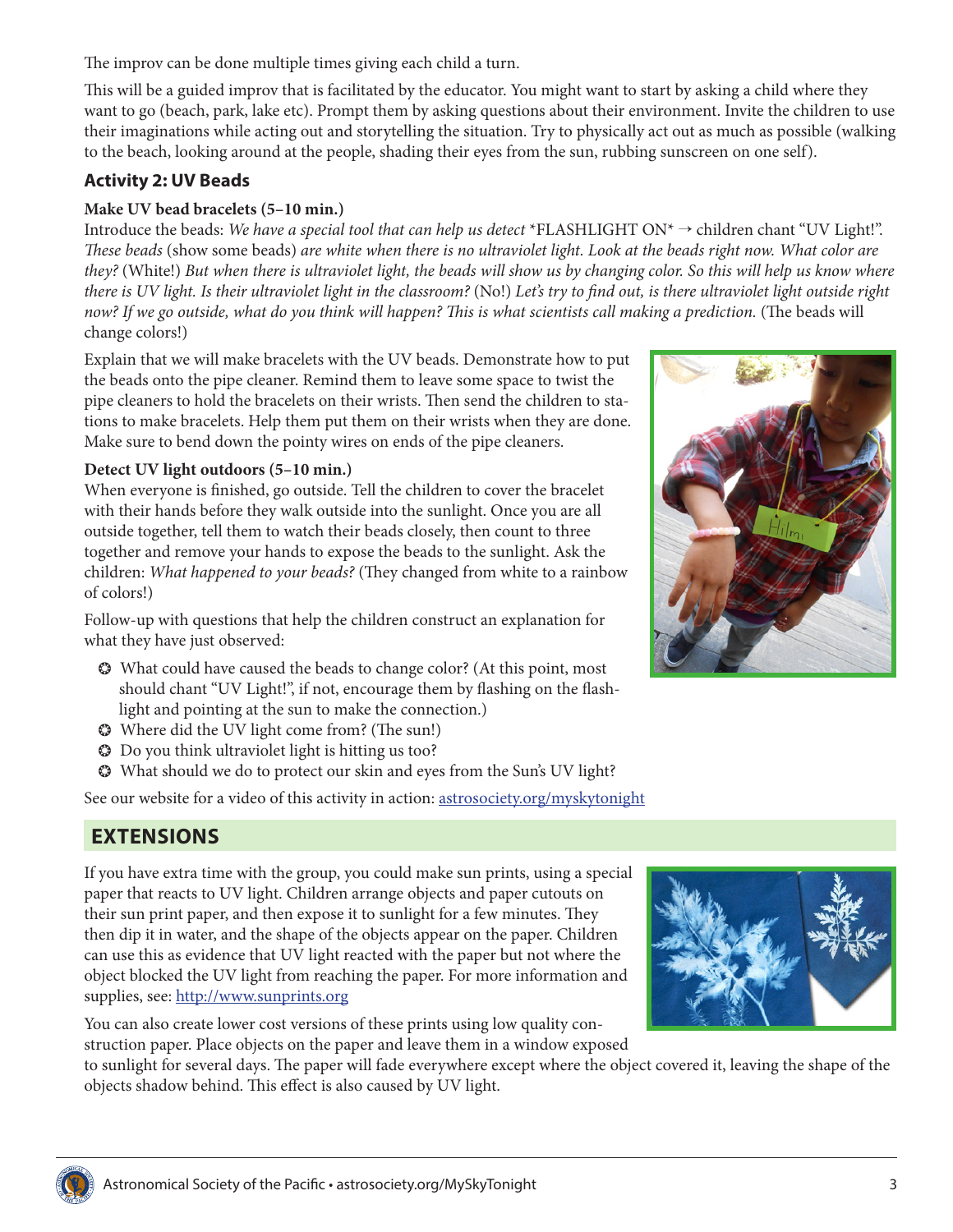# **DEVELOPMENTALLY APPROPRIATE STRATEGIES**

*Sun's Energy* is comprised of a variety of connected activities, each offering multiple opportunities to engage children in developmentally appropriate ways. There are three primary components to the activity: expository conversation about the Sun, pretend play about ways to stay safe in the Sun, and investigation using UV-reactive beads. Many developmentally appropriate strategies can be used across these components, as described below:

**Ask questions** to gauge children's existing understandings of and interest in the Sun (e.g., *"Tell me about the Sun. What does it look like? What do you think it's made of? What do you wonder about the Sun?"*). Questions can also be used to encourage children to generate ideas about how the Sun helps us and how to stay safe in the Sun. Asking children open-ended questions encourages them to participate eagerly and to come up with their own ideas (e.g., *"When you want to stay safe in the Sun, what do you wear? … What are your ideas about how the Sun helps us? … What do you think will happen when we take these beads out into the Sun? … Tell me what you think will happen next."*).

**Add challenge** to provoke deeper thinking by encouraging children to extend their ideas and to evaluate the ideas of other participants (e.g., *"Jamie said that we could wear sunscreen to stay safe in the Sun. Touch your nose if you think wearing sunscreen is one way to stay safe in the Sun. What are some other ways we can protect our bodies from the Sun's energy?"*). In the UV Bead activity, facilitators can add challenge by prompting children to conduct mini-experiments that push them beyond their current inquiry approaches (e.g., *"Let's try putting the beads under your shirt. Do you think they will still change color? What would happen if we put the beads in water? Would they still change color? Let's try it!"*).

**Model:** While asking questions and adding challenge, facilitators have ample opportunities to model ways of approaching problems (e.g., *"Hmmm, the beads still changed color even though they were in water. I need to think about why they still changed color."*).

Throughout, **Specific Feedback** and **Encouragement** will help children identify whether and how their ideas match scientific ideas about the Sun and support their desire for continued inquiry (e.g., *"You think the Sun is very big. You know a lot about the Sun, it is indeed very big!"*).

### **BACKGROUND INFORMATION**

The following information about the learning sciences and astronomy is intended for the educator who will facilitate the Sun's Energy activity. The activity is a developmentally appropriate first step toward the children eventually understanding the concepts explained below, perhaps years later. We do not intend the educator to cover most of these concepts with the children during the activity. This information is provided to give the educator a good basic understanding of the scientific concepts that the activity is moving toward and the way that many children think about these topics, and preparation to answer questions from very curious children or adults.

### **LEARNING SCIENCES**

### **Children's Thinking About the Sun**

Several research studies conducted as part of the *My Sky Tonight* project inform our understanding about children's thinking about the Sun as an astronomical object. *My Sky Tonight* researcher Dr. Jennifer Jipson examined what preschool-aged children's engagement in *My Sky Tonight* activities revealed about their knowledge about the Sun. She found that children commonly mentioned that the Sun is hot, it is a circle, and that it is "up" during the day and goes "down" at night. A few children also described the sun as a "hot ball of gas", "made of fire" and "a star."1 Dr. Jipson and Dr. Maureen Callanan, also a *My Sky Tonight* researcher, explored parental reports of conversations with their children about astronomy and found that families talked more about the Sun than any other astronomical object. A frequent topic of discussion among families was that the Sun is visible during the day and not at night.<sup>2</sup>

With regard to children's understanding of the effects of the Sun on the Earth, there are multiple examples of preschool curricula that engage children in thinking about light and energy from the Sun. Despite efforts to teach children about these concepts, prior research on children's understanding of the Sun and its effects is limited. Hickling and Gelman found that preschool children appreciate the critical role of the Sun in plant growth<sup>3</sup>.

<sup>3</sup> Hickling, A. K., & Gelman, S. A. (1995). How does your garden grow? Early conceptualization of seeds and their



<sup>1</sup> Jipson (in preparation). *Conversations about astronomy in a preschool classroom*.

<sup>2</sup> Callanan & Jipson (in preparation). *Family conversations about astronomy*.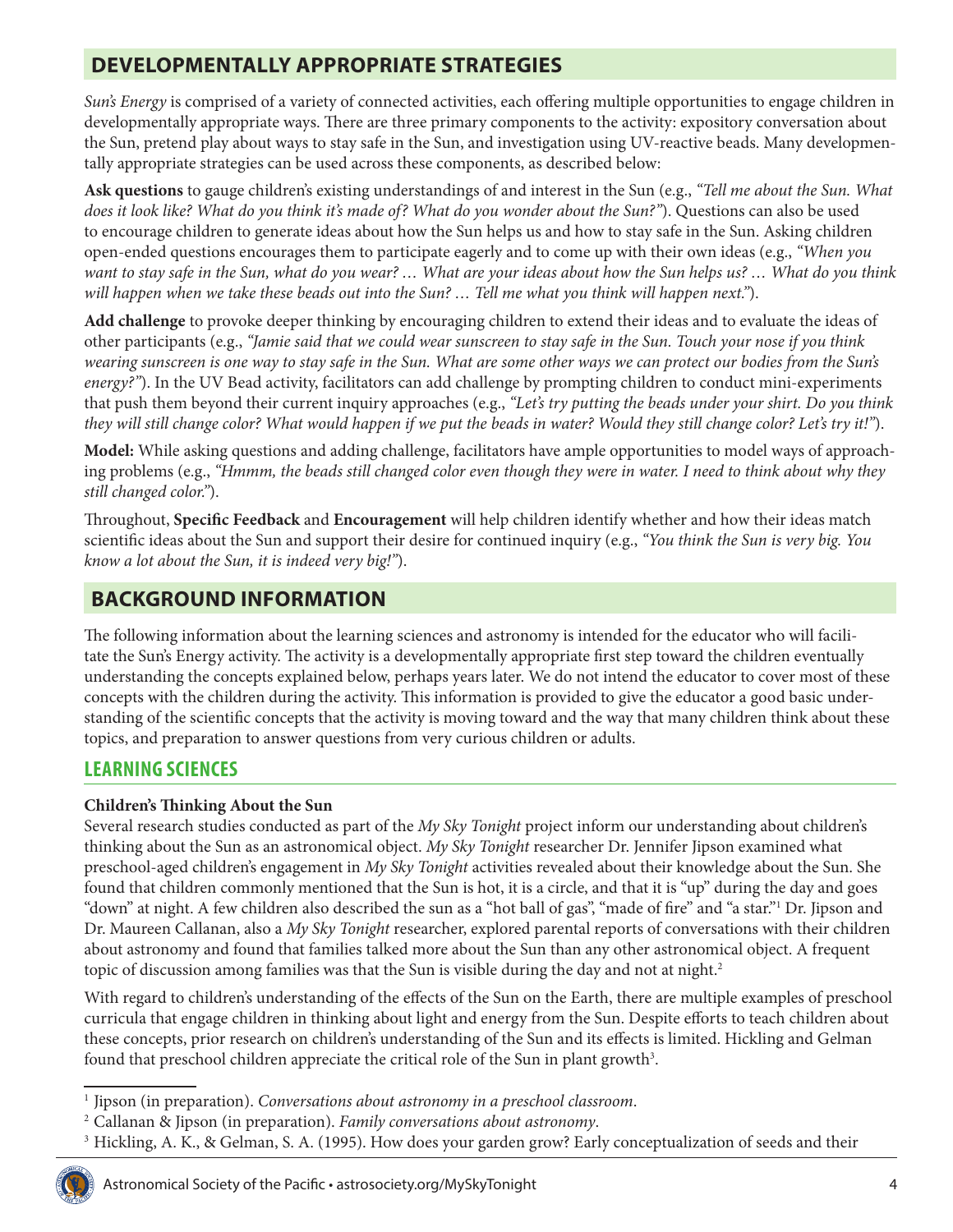### **Children's Thinking About Sun Safety**

Excessive Sun exposure is the most significant preventable cause of skin cancer (American Cancer Society, 2008). Current perspectives on the promotion of Sun-safe behaviors recognize that the use of sunscreen may provide a false sense of security. Intervention efforts now focus on limiting Sun exposure and wearing Sun-protective clothing.<sup>4</sup> Jipson investigated preschool children's understanding of Sun-safe behaviors. Children knew more about sunscreen and seeking shade than they did about wearing protective clothing.<sup>5</sup>

### **Children's Understanding of UV Energy as a Nonvisible Mechanism**

Although helping children to develop multiple complementary strategies for Sun safety is an important goal, it may also be useful to help children understand the mechanism underlying the link between Sun exposure and health concerns. In order to understand the relationship between the causal agent (the Sun) and the effect (e.g., skin damage), children must learn about an intervening nonvisible mechanism (UV radiation). Prior work in other domains shows that children at the preschool age children can consider the causal role of nonvisible causal mechanisms in health outcomes (e.g., germs<sup>6,7</sup>). Jipson found that when families engaged in an activity very similar to Sun's Energy, many parents identified a relationship between the Sun's energy and the effects of the Sun (sunburn, color change of UV-reactive beads)8 . Very few parents, however, explained UV exposure as a specific underlying causal mechanism. Engagement with the Sun's Energy activity provides children with the opportunity to learn more about the nature of the Sun itself, gain insight into how we benefit from the light and heat that the Sun provides, and better understand why we need to take precautions when exposed to the Sun's energy.

<sup>8</sup> Jipson, J.L. & Perry-Silviera (2011). *Becoming sun (and science) savvy: Parent-child engagement at a community health fair*. Paper presented at the biennial meeting of the Society for Research on Child Development. Montreal, Canada.



place in plant growth cycle. *Child Development, 66* (3), 856–876.

<sup>4</sup> Lautenschlager, S., Wulf, H.C., & Pittelkow, M.R. (2007). Photoprotection. *The Lancet, 30*, 528–537.

<sup>5</sup> Jipson, J.L., Clark, L., Etcheverry, R., Jones, H., Lebs, J., Reid G., Slavik, L. and Ziemba, R. (2009). *Parent-child considerations of science and health*. Poster presented at the biennial meeting of the Society for Research on Child Development. Denver, CO.

<sup>6</sup> Kalish, C. W. (1996). Preschoolers' understanding of germs as invisible mechanisms. *Cognitive Development, 11* (1), 83–106.

<sup>7</sup> Solomon, G. A., & Cassimatis, N. L. (1999). On facts and conceptual systems: Young children's integration of their understandings of germs and contagion. *Developmental Psychology, 35* (1), 113–126.